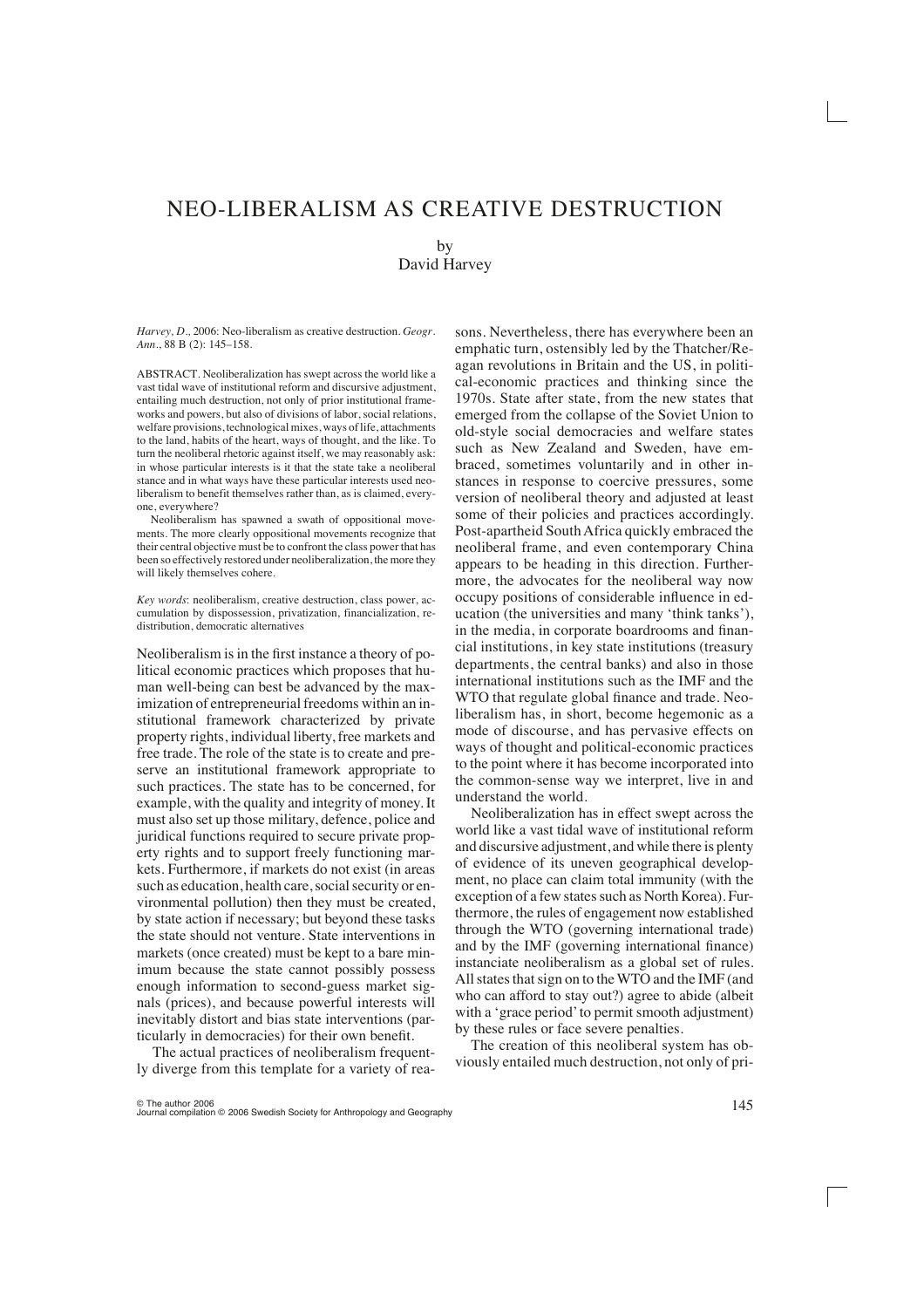or institutional frameworks and powers (such as the supposed prior state sovereignty over political-economic affairs) but also of divisions of labour, social relations, welfare provisions, technological mixes, ways of life, attachments to the land, habits of the heart, ways of thought, and so on. Some assessment of the positives and negatives of this neoliberal revolution is called for. In what follows, therefore, I will outline some preliminary arguments as to how to both understand and evaluate this transformation in the way global capitalism is working. This requires that we come to terms with the underlying forces, interests and agents that have propelled the neoliberal revolution forward with such relentless intensity. To turn the neoliberal rhetoric against itself, we may reasonably ask: In whose particular interests is it that the state takes a neoliberal stance and in what ways have these particular interests used neoliberalism to benefit themselves rather than, as is claimed, everyone, everywhere?

# **The 'naturalization' of neoliberalism**

For any system of thought to become hegemonic requires the articulation of fundamental concepts that become so deeply embedded in common-sense understandings that they become taken for granted and beyond question. For this to occur not any old concepts will do. A conceptual apparatus has to be constructed that appeals almost 'naturally' to our intuitions and instincts, to our values and our desires, as well as to the possibilities that seem to inhere in the social world we inhabit. The founding figures of neoliberal thought took political ideals of individual liberty and freedom as sacrosanct, as 'the central values of civilization' , and in so doing they chose wisely and well, for these are indeed compelling and great attractors as concepts. These values were threatened, they argued, not only by fascism, dictatorships and communism, but by all forms of state intervention that substituted collective judgements for those of individuals set free to choose. They then concluded that without 'the diffused power and initiative associated with (private property and the competitive market) it is difficult to imagine a society in which freedom may be effectively preserved'.1

Leaving aside the question of whether the final part of the argument necessarily follows from the first, there can be no doubt that the concepts of liberty and freedom of the individual are powerful and appealing in their own right, even beyond those terrains where the liberal tradition has had a strong historical presence. Such ideals empowered the dissident movements in Eastern Europe and the Soviet Union before the end of the Cold War as well as the students in Tianenmen Square. The student movement that swept the world in 1968 – from Paris and Chicago to Bangkok and Mexico City – was in part animated by the quest for greater freedoms of speech and of individual choice. These ideals have proven again and again to be a powerful historical force for change.

Hardly surprisingly, therefore, appeals to freedom and liberty surround us rhetorically at every turn and populate all manner of contemporary political manifestos. This has been particularly true of the United States in recent years. On the first anniversary of the attacks now known as '9/11', President Bush, for example, wrote an op-ed piece for the *New York Times* that extracted ideas from the US National Defense Strategy document issued shortly thereafter. 'A peaceful world of growing freedom,' he wrote (as the US geared up to go to war with Iraq), 'serves American long-term interests, reflects enduring American ideals and unites America's allies.' 'Humanity,' he concluded, 'holds in its hands the opportunity to offer freedom's triumph over all its age-old foes' and 'the United States welcomes its responsibilities to lead in this great mission.' Even more emphatically, he later proclaimed that 'freedom is the Almighty's gift to every man and woman in this world' and 'as the greatest power on earth (the US has) an obligation to help the spread of freedom.'2

So when all the other reasons for engaging in a pre-emptive war against Iraq were proven fallacious or at least wanting, the Bush Administration appealed increasingly to the idea that the freedom conferred upon Iraq was in and of itself an adequate justification for the war. But what sort of 'freedom' was envisaged here, since, as the cultural critic Mathew Arnold long ago thoughtfully observed: 'freedom is a very good horse to ride, but to ride somewhere (cited in Wliiliams, 1958, p. 118).' To what destination, then, were the Iraqi people expected to ride the horse of freedom so selflessly donated to them by force of arms?

The US answer was spelled out on 19 September, 2003, when Paul Bremer, head of the Coalition Provisional Authority, promulgated four orders that included 'the full privatization of public enterprises, full ownership rights by foreign firms of Iraqi businesses, full repatriation of foreign profits…the opening of Iraq's banks to foreign control,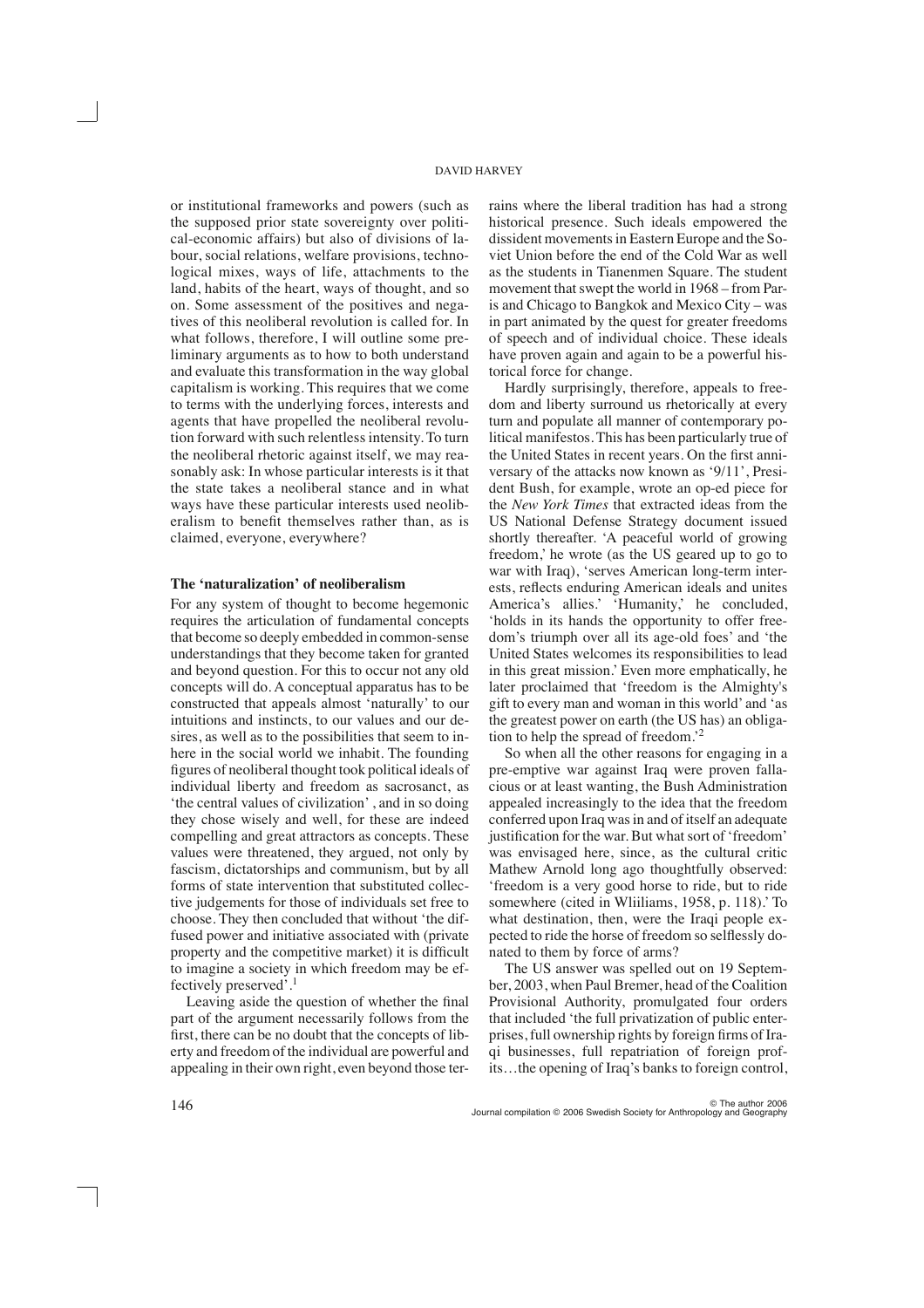national treatment for foreign companies and…the elimination of nearly all trade barriers (Juhasz, 2004).' The orders were to apply to all areas of the economy, including public services, the media, manufacturing, services, transportation, finance and construction. Only oil was exempt. A regressive tax system favoured by conservatives called a flat tax was also instituted. The right to strike was outlawed and unions banned in key sectors. An Iraqi member of the Coalition Provisional Authority protested the forced imposition of 'free market fundamentalism,' describing it as 'a flawed logic that ignores history (Crampton, 2003, p. C5).' However, the interim Iraqi government appointed at the end of June 2004 was accorded no power to change or write new laws: it could only confirm the decrees already promulgated.

What the US evidently sought to impose upon Iraq was a full-fledged neoliberal state apparatus whose fundamental mission was and is to facilitate conditions for profitable capital accumulation for all comers, Iraqis and foreigners alike. The Iraqis were, in short, expected to ride their horse of freedom straight into the coral of neoliberalism. According to neoliberal theory, Bremer's decrees are both necessary and sufficient for the creation of wealth and therefore for the improved well-being of the Iraqi people. They are the proper foundation for an adequate rule of law, individual liberty and democratic governance. The insurrection that followed can in part be interpreted, therefore, as Iraqi resistance to being driven into the embrace of free market fundamentalism against their own free will.

It is useful to recall, however, that the first great experiment with neoliberal state formation was Chile following Pinochet's coup almost thirty years to the day before Bremer's decrees were issued, on the 'little September 11th' of 1973. The coup, against the democratically elected and leftist social democratic government of Salvador Allende, was strongly backed by the CIA and supported by US Secretary of State Henry Kissinger. It violently repressed all the social movements and political organizations of the Left and dismantled all forms of popular organization (such as the community health centres in poorer neighbourhoods). The labour market was 'freed' from regulatory or institutional restraints (for example, trade union power). However, by 1973 the policies of import substitution that had formerly dominated in Latin American attempts at economic regeneration (and which had succeeded to some degree in Brazil after the

military coup of 1964) had fallen into disrepute. With the world economy in the midst of a serious recession, something new was plainly called for. A group of US economists, known as 'the Chicago boys' because of their attachment to the neoliberal theories of Milton Friedman then teaching at the University of Chicago, were summoned to help reconstruct the Chilean economy. They did so along free market lines, privatizing public assets, opening up natural resources to private exploitation and facilitating foreign direct investment and free trade. The right of foreign companies to repatriate profits from their Chilean operations was guaranteed. Export-led growth was favoured over import substitution. The subsequent revival of the Chilean economy in terms of growth rates, capital accumulation, and high rates of return on foreign investments, provided evidence upon which the subsequent turn to more open neoliberal policies both in Britain (under Thatcher) and the US (under Reagan) could be modelled. Not for the first time, a brutal experiment in creative destruction carried out in the periphery became a model for the formulation of policies in the centre (Valdez, 1995).

The fact that two such obviously similar restructurings of the state apparatus occurred at such different times in quite different parts of the world under the coercive influence of the United States might be taken as indicative. It suggests that the grim reach of US imperial power might lie behind the rapid proliferation of neoliberal state forms throughout the world from the mid-1970s onwards. While there have been strong elements of this at work over the past thirty years, this is by no means constitutive of the whole story. It was not the US, after all, that forced Margaret Thatcher to take the neoliberal path she took in 1979, and during the early 1980s Thatcher was a far more consistent advocate of neoliberalism than Reagan ever proved to be. Nor was it the US that forced China in 1978 to begin upon a path of liberalization which has brought it closer and closer to the embrace of neoliberalism over time. It would be hard to attribute the moves towards neoliberalism in India and Sweden in 1992 to the imperial reach of US power. The uneven geographical development of neoliberalism on the world stage has been, evidently, a very complex process entailing multiple determinations and not a little chaos and confusion. So why, then, did the neoliberal turn occur and what were the forces compelling it onward to the point where it has now become so hegemonic a system within global capitalism?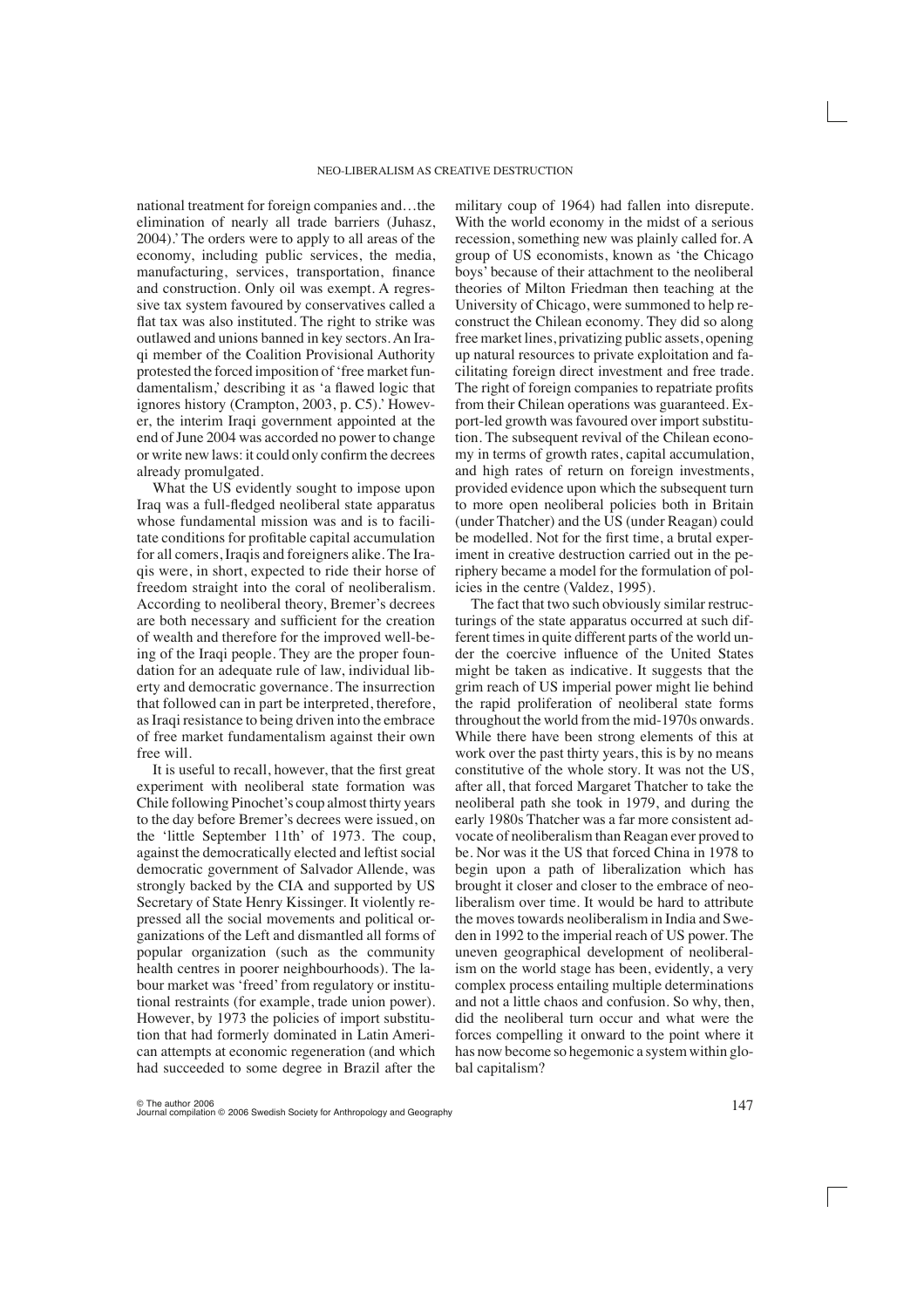#### **Why the neoliberal turn?**

Towards the end of the 1960s global capitalism was falling into disarray. Serious recession occurred in early 1973 – the first since the great slump of the 1930s. The oil embargo and oil price hike that occurred later that year in the wake of the Arab–Israeli war exacerbated already serious problems. It was clear that the 'embedded capitalism' of the postwar period with its heavy emphasis upon some sort of uneasy compact between capital and labour brokered by an interventionist state that paid great attention to the social (i.e. welfare state) as well as the individual wage, was no longer working. The Bretton Woods system set up to regulate international trade and finance was finally abandoned in favour of floating exchange rates in 1973. This system had delivered high rates of growth in the advanced capitalist countries and generated some spill-over benefits (most obviously to Japan but also unevenly across South America and to some other countries of South East Asia) during the 'golden age' of capitalism in the 1950s and early 1960s. But it was now exhausted and some alternative was obviously needed to restart the processes of capital accumulation (Armstrong *et al.,* 1991).Whatever reforms were achieved, they obviously had to seek to re-establish appropriate conditions for the revival of capital accumulation. How and why neoliberalism emerged victorious as the only possible answer to this problem is a far too complicated story to detail here. In retrospect it may seem that the answer was both inevitable and obvious, but at the time I think it is fair to say that no one really knew or understood with any certainty what kind of answer would work and how. The world stumbled towards neoliberalism as the answer through a series of gyrations and chaotic motions that really only converged upon neoliberalism as the new orthodoxy with the construction of the so-called 'Washington Consensus' in the 1990s. The uneven geographical development of neoliberalism, its frequently partial and lopsided application from one state and social formation to another, testifies to the tentativeness of neoliberal solutions and the complex ways in which political forces, historical traditions and existing institutional arrangements all shaped why and how the process of neoliberalization actually occurred.

There is, however, one element within this transition that deserves specific attention. The crisis of capital accumulation in the 1970s affected everyone through the combination of rising unemployment and accelerating inflation. Discontent was widespread, and the conjoining of labour and urban social movements throughout much of the advanced capitalist world appeared to point towards the emergence of a socialist alternative to the social compromise between capital and labour that had grounded capital accumulation so successfully in the post-war period. Communist and socialist parties were gaining ground across much of Europe, and even in the United States popular forces were agitating for widespread reforms and state interventions in everything ranging from environmental protection to occupational safety and health and consumer protection from corporate malfeasance. There was, in this, a clear *political* threat to ruling classes everywhere, both in the advanced capitalist countries (such as Italy and France) as well as in many developing countries (such as Mexico and Argentina), but beyond this, the *economic* threat to the position of the ruling classes was now becoming palpable. One condition of the post-war settlement in almost all countries was that the economic power of the upper classes be restrained and that labour be accorded a much larger share of the economic pie. In the US, for example, the share of the national income taken by the top 1% of income earners fell from a pre-war high of 16% to less than 8% by the end of the Second World War and stayed close to that level for nearly three decades. While growth was strong this restraint seemed not to matter, but when growth collapsed in the 1970s, when real interest rates went negative, and paltry dividends and profits were all that were possible then, the ruling class itself felt deeply threatened economically. Ruling classes had to move decisively if they were to protect their power from political and economic annihilation.

The coup in Chile and the military takeover in Argentina, both fomented and led internally by ruling elites with US support, provided one kind of solution, but the Chilean experiment with neoliberalism demonstrated that the benefits of revived capital accumulation were highly skewed. The country and its ruling elites along with foreign investors did well enough, while the people in general fared badly. This has been a persistent enough effect of neoliberal policies over time as to be regarded as structural to the whole project. Indeed, Dumenil and Levy go so far as to argue that neoliberalism was from the very beginning a project to achieve the restoration of class power to the richest strata in the population. They show how from the mid-1980s onwards the share of the top 1% of income earners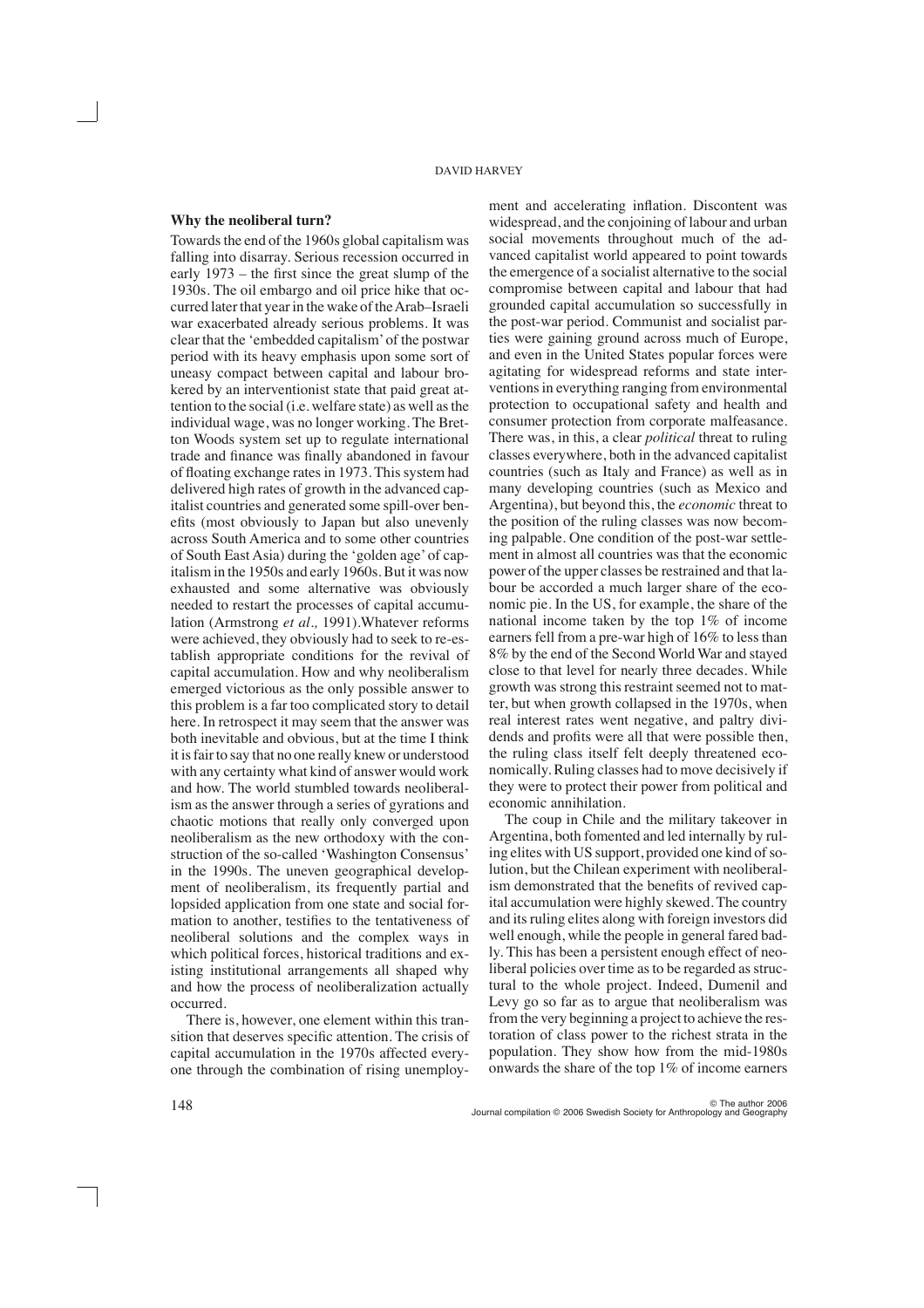soared suddenly to reach 15% by the end of the century. Other data show that the top 0.1% of income earners increased their share of the national income from 2% in 1978 to over 6% by 1999. Another measure shows that the ratio of the median compensation of workers to the salaries of CEOs increased from just over thirty to one in 1970 to more than four hundred to one by 2000. Almost certainly, with the Bush Administration's tax cuts now taking effect, the concentration of income and of wealth in the upper echelons of society is continuing a-pace (Dumenil and Levy, 2004, p. 4; see also Task Force, 2004, p.3) and the US is not alone in this: the top 1% of income earners in Britain have doubled their share of the national income from 6.5% to 13% over the past twenty years, when we look further afield we see the extraordinary concentrations of wealth and power within a small oligarchy after neoliberal 'shock therapy' had been administered to Russia, and an extraordinary surge in income inequalities and wealth in China as it adopts more neoliberal practices. While there are exceptions to this trend (several East and Southeast Asian countries have contained income inequalities within modest bounds, as have France and the Scandinavian countries), the evidence strongly suggests that the neoliberal turn is in some way and to some degree associated with a project to restore or reconstruct upper-class power.

We can therefore examine the history of neoliberalism either as a utopian project providing a theoretical template for the reorganization of international capitalism or as a political project concerned both to re-establish the conditions for capital accumulation and the restoration of class power. In what follows I shall argue that the last of these objectives has dominated. Neoliberalism has not proven good at revitalizing global capital accumulation but it has succeeded remarkably well in restoring class power. As a consequence, the theoretical utopianism of neoliberal argument has worked more as a system of justification and legitimation for whatever had to be done to restore class power. The principles of neoliberalism are quickly abandoned whenever they conflict with this class project.

## **Towards the restoration of class power**

If there was a movement to restore class power within global capitalism, how was this done and by whom? The answer in countries such as Chile and Argentina was as simple as it was swift, brutal and sure: a military coup backed by the upper classes and the subsequent fierce repression of all solidarities created within the labour and urban social movements that had so threatened their power. Elsewhere, as in Britain and Mexico in 1976, it took the gentle prodding of a not yet fiercely neoliberal International Monetary Fund to push countries towards a practice (though by no means a policy commitment) to cut back on social expenditures and the welfare state in order to re-establish fiscal probity. In Britain, of course, Margaret Thatcher later took up the neoliberal cudgels with a vengeance in 1979 and wielded them to great effect, even though she never fully overcame opposition within her own party and could never effectively challenge such centrepieces of the welfare state as the National Health Service. Interestingly, it was only in 2004 that the Labour government dared to introduce a fee structure into higher education. The process of neoliberalization has been halting, geographically uneven and heavily influenced by the balance of class and other social forces ranged for or against its central propositions within particular state formations, and even within particular sectors (such as health and education) (Yergin and Stanislaw, 1999).

It is, however, interesting to look more specifically at how the process unfolded in the US, since this case was pivotal in influencing the global transformations that later occurred. In this instance various threads of power intertwined to create a very particular rite of passage that culminated in the Republican Party takeover of Congressional power in the mid-1990s, vowing what was in effect a totally neoliberal 'Contract on America' as a programme of domestic action. But before that point many steps were involved, each building upon and reinforcing the other.

To begin with, there was a growing sense among the upper classes by 1970 or so that the anti-business and anti-imperialist climate that had emerged towards the end of the 1960s had gone too far. In a celebrated memo, Lewis Powell (about to be elevated to the Supreme Court by Nixon) urged the American Chamber of Commerce in 1971 to mount a *collective* campaign to demonstrate that what was good for business was good for America. Shortly thereafter a shadowy but deeply influential and powerful Business Round Table was formed (it still exists and plays a significant strategic role in Republican Party politics). Corporate Political Action Committees (legalized under the post-Watergate campaign finance laws of 1974) proliferated like wildfire and, with their activities judged protected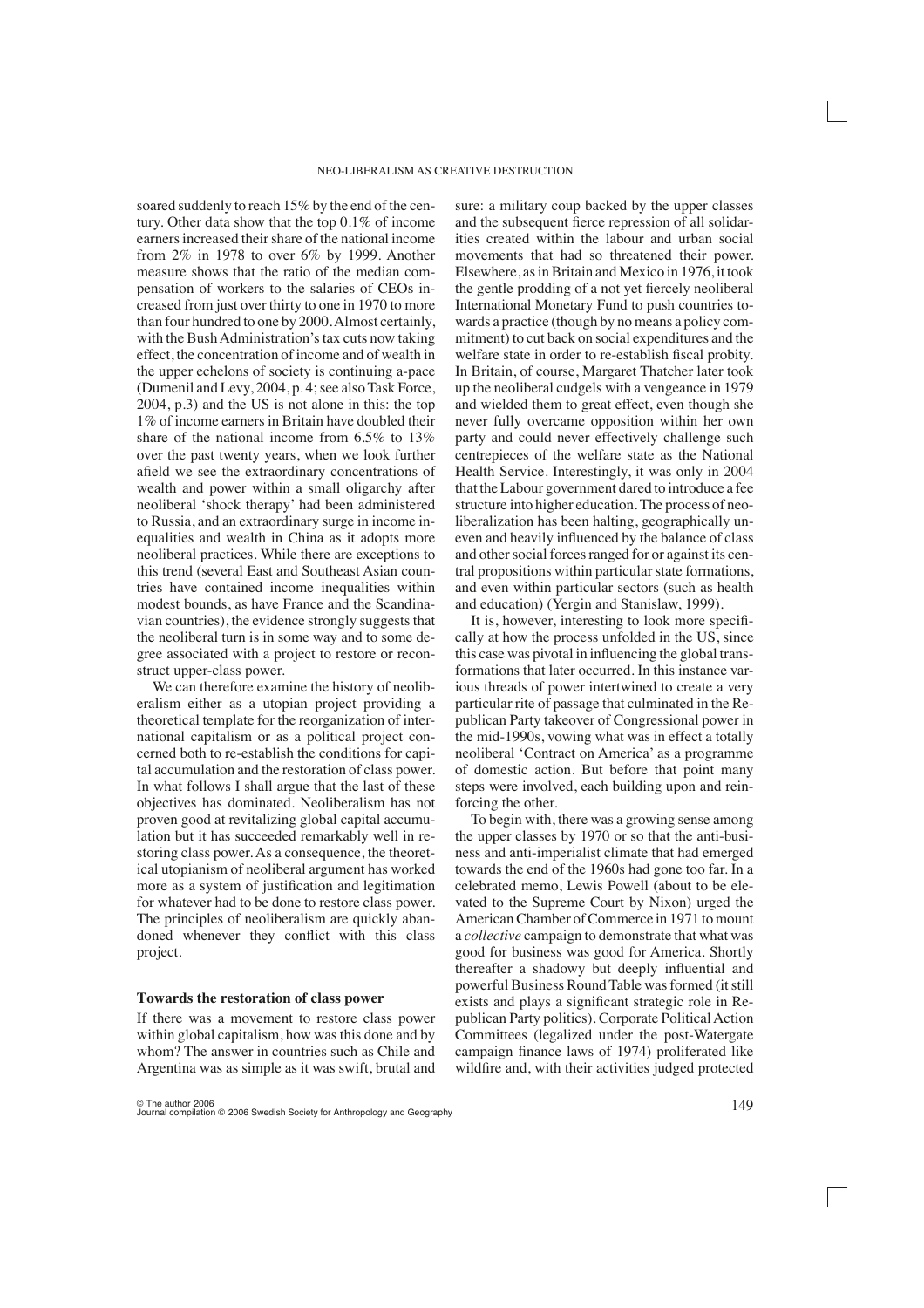under the First Amendment as a form of free speech in a 1976 Supreme Court decision, the systematic capture of the Republican Party as the unique class instrument of *collective* (rather than particular and individual) corporate and financial power began. But the Republican Party needed a popular base. This proved more problematic but the incorporation of the leaders of the Christian Right – depicted as a 'moral majority' – with the Business Round Table provided the solution. A large segment of a disaffected, insecure and largely white working class was persuaded to systematically vote against its own material interests on cultural (anti-liberal, black, feminist and gay), nationalist and religious grounds. By the mid-1990s the Republican Party had lost almost all of its 'liberal' elements and become a homogeneous right wing machine connecting the financial resources of large corporate capital with a populist base among a 'moral majority' that was particularly strong in the US South (Edsall, 1984; Court, 2003; Frank, 2004).

The second element to the US transition was the problem of fiscal discipline. The recession of 1973–1975 diminished tax revenues at all levels at a time of rising demand for social expenditures. Deficits emerged everywhere as a key problem. Something had to be done about the fiscal crisis of the state. The restoration of fiscal discipline was essential. This empowered those financial institutions that controlled the lines of credit to the state. In 1975 they refused to roll-over the debt of New York City and forced the city close to the edge of bankruptcy. A powerful cabal of bankers joined together with state power to discipline the city. This meant curbing the aspirations of the city's powerful municipal unions, lay-offs in public employment, wage freezes, cut-backs in social provision (education, public health, transport services) and imposition of user fees (tuition was introduced in the CUNY university system for the first time). The bail-out entailed the construction of new institutions that had first rights to city tax revenues in order to pay off bond holders: whatever was left went into the city budget for essential services. The final indignity was the requirement that municipal unions invest their pension funds in city bonds to make sure that unions moderated their demands to avoid the danger of losing their pension funds through city bankruptcy.

This amounted to a coup by the financial institutions against the democratically elected government of New York City and it was every bit as effective as the military coup that had occurred earlier in Chile. Much of the social infrastructure of the city was destroyed and the physical infrastructure (e.g. the transit system) deteriorated markedly for lack of investment or even maintenance. The management of the New York fiscal crisis pioneered the way for neoliberal practices both domestically under Reagan and internationally through the International Monetary Fund in the 1980s. It established the principle that in the event of a conflict between the integrity of financial institutions and bond holders on the one hand and the well-being of the citizens on the other, the former was to be preferred. It hammered home the view that the role of government was to create a good business climate rather than look to the needs and well-being of the population at large. Fiscal redistributions of benefit to the upper classes resulted in the midst of a general fiscal crisis. Whether all the agents involved in producing this fiscal compromise in New York understood it at the time as a tactic for the restoration of upper-class power is an open question. The need to maintain fiscal discipline is a matter of deep concern in its own right and does not have to lead to the restoration of class power. It is unlikely, therefore, that Felix Rohatyn, the key merchant banker who brokered the deal between the city, the state and the financial institutions, had the restoration of class power in mind, but this objective was probably very much in the minds of the investment bankers. It was almost certainly the aim of then Secretary of the Treasury William Simon who, having watched the progress of events in Chile with approval, refused to give aid to the city and openly stated that he wanted New York City to suffer so badly that no other city in the nation would ever dare take on social obligations in this way again (Alcaly and Mermelstein, 1977; Tabb, 1982).

The third element in the US transition entailed an ideological assault upon the media and upon educational institutions. Independent 'think-tanks' financed by wealthy individuals and corporate donors proliferated (the Heritage Foundation taking the lead) to prepare a discursive onslaught to persuade the public of the common sense of neoliberal propositions. A flood of policy papers and propositions and a veritable hired army of well-paid lieutenants trained to promote neoliberal ideas and ideals coupled with corporate acquisition of media power effectively changed the discursive climate in the US by the mid-1980s. The project to 'get government off the backs of the people' and to shrink government to the point where it could be 'drowned in a bathtub' was loudly proclaimed. In this the pro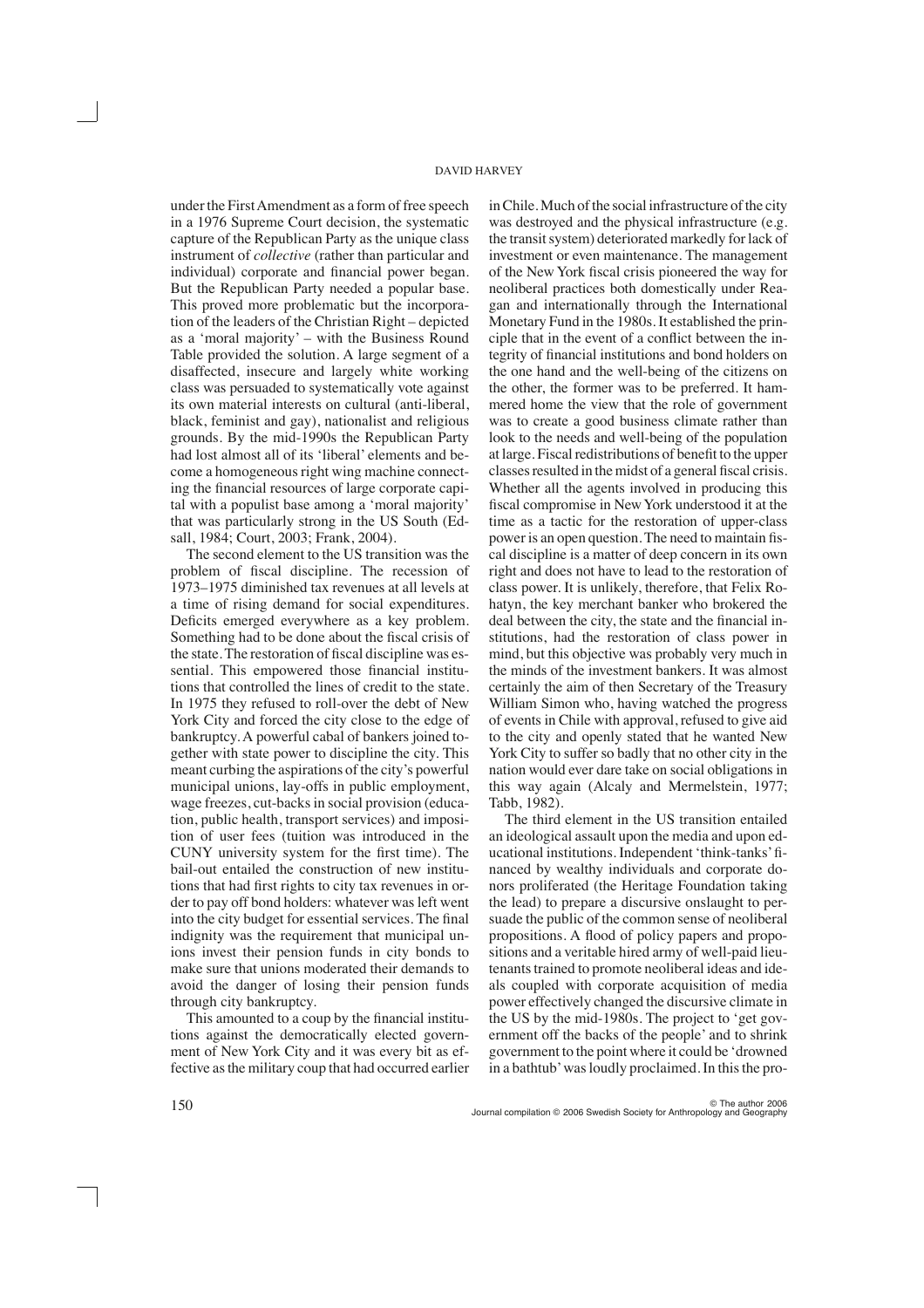moters of the new gospel found a ready audience in that wing of the movement of 1968 whose goal was greater individual liberty and freedom from state power and the manipulations of monopoly capital. The libertarian argument for neoliberalism proved a powerful force for change and to the degree that capitalism itself reorganized to both open up a space for individual entrepreneurial endeavours and switch its efforts into satisfying the innumerable niche markets (particularly those defined by sexual liberation) that were spawned out of an increasingly individualized consumerism, so it could match words with deeds.

This carrot of individualized entrepreneurialism and consumerism was backed by the big stick taken by both the state and financial institutions to that other wing of the '68 movement that sought social justice through collective endeavors and social solidarities. Reagan's destruction of the air traffic controllers in 1980 and Margaret Thatcher's defeat of the British miners in 1984 were crucial moments in the global turn towards neoliberalism. The assault upon all those institutions, such as trade unions and welfare rights organizations, that sought to protect and further working-class interests, was as broad as it was deep. In addition, the savage cut-backs in social expenditures and the welfare state, the passing of all responsibility for their well-being to individuals and their families, proceeded apace. However, these practices did not and could not stop at national borders. After 1980 the US, now firmly committed to neoliberalization and clearly backed by Britain, sought, through a mix of leadership, persuasion (the economics departments of US research universities played a major role in training many of the economists from around the world in neoliberal principles) and coercion to export neoliberalization far and wide. The purge of Keynesian economists and their replacement by neoliberal monetarists in the International Monetary Fund in 1982 transformed the IMF (dominated by the US) into a prime agent of neoliberalization through its structural adjustment programmes visited upon any state (and there were many in the 1980s and 1990s) that required its help with debt repayments. The 'Washington Consensus' that was forged in the 1990s, and the negotiating rules set up under the World Trade Organization that was established in 1998, confirmed the global turn towards neoliberal practices (Stiglitz, 2002).

But this international dimension also depended upon the reanimation and reconfiguration of the US imperial tradition. That tradition, arrived at in Central America in the 1920s, sought a form of imperialism without colonies. Independent republics could be kept under the thumb of US influence and effectively act, in the best of cases, as proxies for US interests, by supporting a 'strong man' (e.g. Somoza in Nicaragua, the Shah of Iran and Pinochet in Chile) and a coterie of followers with military assistance and financial aid. Covert assistance was available to promote the rise to power of such leaders, but by the 1970s it became clear that something else was needed: the opening of markets, of new spaces for investment, and clear fields where financial powers could operate securely entailed a much closer integration of the global economy with a well-defined financial architecture. The creation of new institutional practices, such as those set out by the IMF and the WT0, provided convenient vehicles through which financial and market power could be exercised. But for this to happen required collaboration among the most powerful capitalist powers, and the G7 brought Europe and Japan into alignment with the US to shape the global financial and trading system in ways that effectively forced all other nations to submit. 'Rogue nations' defined as those that failed to conform to these global rules could then be dealt with by sanctions or coercive even military force if necessary. In this way US neoliberal imperialist strategies were articulated through a global network of power relations, one effect of which was to permit the US upper classes to exact financial tribute and to command rents from the rest of the world as a means to augment its already overwhelming power (Harvey, 2003).

### **Neoliberalism as creative destruction**

In what ways may it be said that neoliberalization has resolved the problems of flagging capital accumulation? Its actual record in stimulating economic growth is dismal. Aggregate growth rates stood at 3.5% or so in the 1960s and even during the troubled 1970s fell to only 2.4%. But the subsequent global growth rates of 1.4% and 1.1% for the 1980s and 1990s (and a rate that barely touches 1% since 2000) indicate that neoliberalism has broadly failed to stimulate worldwide growth (World Commision, 2004). Even if we exclude from this the catastrophic effects of the collapse of the Russian and some Central European economies in the wake of the neoliberal shock therapy treatment of the 1990s, the global economic performance from the standpoint of restoring the conditions of general capital accumulation has been weak.

In spite of all the rhetoric about curing sick econ-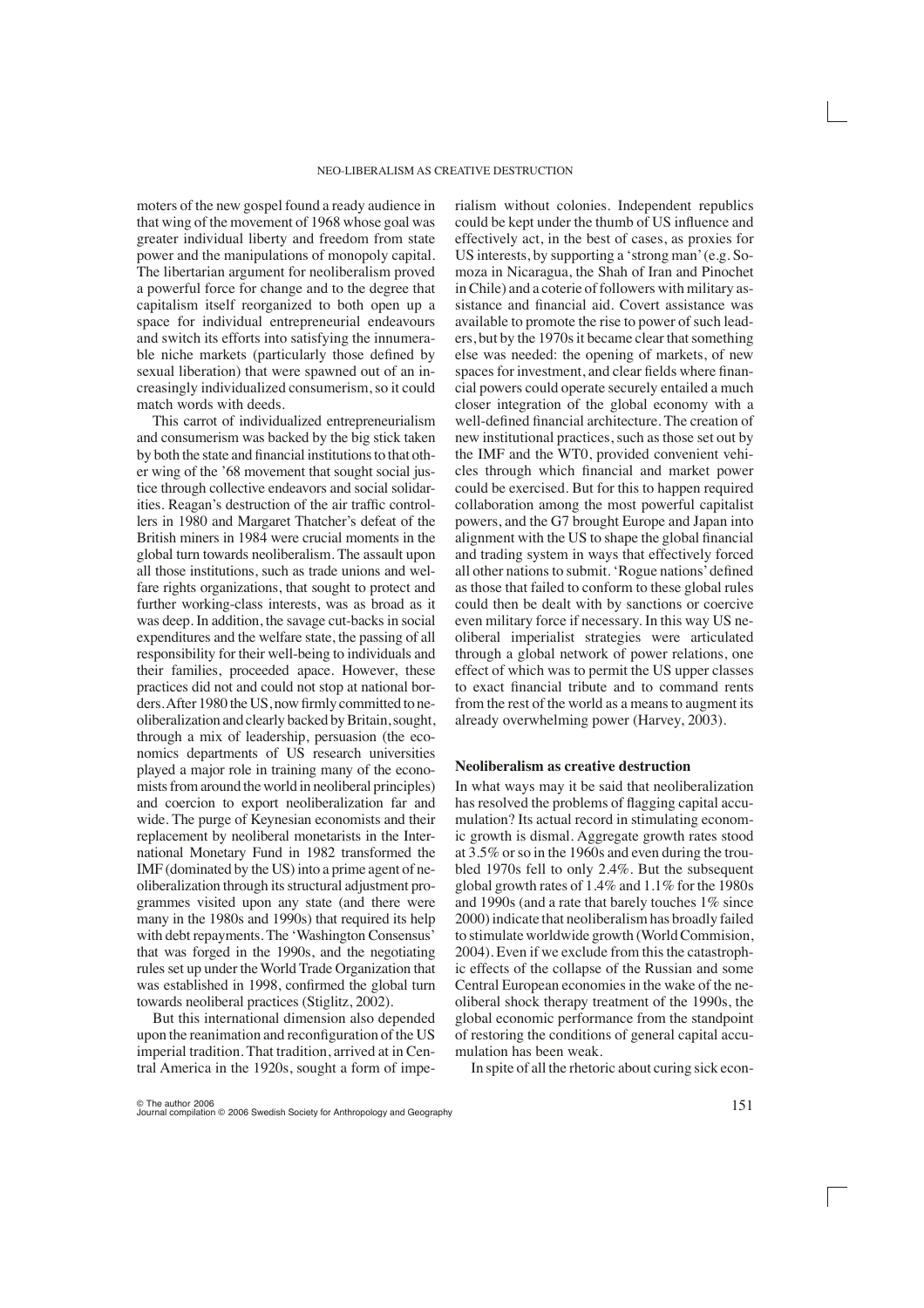omies, neither Britain nor the US achieved high levels of economic performance in the 1980s, for example. The 1980s in fact belonged to Japan, the East Asian 'tiger' economies and West Germany as powerhouses of the global economy. The fact that these proved very successful in spite of radically different institutional arrangements makes it difficult to argue for some simple turn to (let alone imposition of) neoliberalism on the world stage as an obvious economic palliative. To be sure, the West German Bundesbank had taken a strongly monetarist line (consistent with neoliberalism) for more than two decades, thus suggesting that there is no necessary connection between monetarism per se and the quest to restore class power. In West Germany the unions remained very strong and wage levels stayed relatively high alongside the construction of a progressive welfare state apparatus. One of the effects was to stimulate a high rate of technological innovation, and this kept West Germany well ahead of the field in international competition. Export-led growth could power the country forward as a global leader. In Japan, independent unions were weak or non-existent, but state investment in technological and organizational change and the tight relationship between corporations and financial institutions (an arrangement that also proved felicitous in West Germany) generated an astonishing export-led growth performance, very much at the expense of other capitalist economies such as the UK and the US. Such growth as there was in the 1980s (and the aggregate rate of growth in the world was lower even than that of the troubled 1970s) did not depend, therefore, upon neoliberalization. Many European states therefore resisted neoliberal reforms and increasingly found ways to preserve much of their social democratic heritage while moving, in some cases fairly successfully, towards the West German model. In Asia, the Japanese model implemented under authoritarian systems of governance in South Korea, Taiwan and Singapore also proved viable and consistent with reasonable equality of distribution. It was only in the 1990s that neoliberalization began to pay off for both the US and the UK. This happened in the midst of a long drawn-out period of deflation in Japan and relative stagnation in a newly unified Germany. It is a moot point, however, as to whether the Japanese recession occurred as a simple result of competitive pressures or whether it was engineered by powerful class forces in the US using all their financial power to humble the Japanese economy.

So why, then, in the face of this patchy if not dis-

mal record, have we been so persuaded that neoliberalization is such a successful solution? Over and beyond the persistent stream of propaganda emanating from the neoliberal think-tanks and suffusing the media, two material reasons stand out. First, neoliberalization has been accompanied by increasing volatility within global capitalism. The fact that 'success' was to be had somewhere obscured the fact that neoliberalism was generally failing. The extreme volatility entailed periodic episodes of growth interspersed with intense phases of creative destruction, most usually registered as severe financial crises. Argentina opened itself up to foreign capital and privatization in the 1990s and for several years was the darling of Wall Street, only to collapse into total disaster as international capital withdrew at the end of the decade. Financial collapse and social devastation was quickly followed by a long drawn-out political crisis. Financial crises proliferated all over the developing world and in some instances, such as Brazil and Mexico, repeated waves of structural adjustment and austerity led to economic paralysis.

But neoliberalism has been a huge success from the standpoint of the upper classes. It has either restored class power to ruling elites (as in the US and Britain) or created conditions for capitalist class formation (as in China, India, Russia and elsewhere). Even countries that have suffered extensively from neoliberalization have seen the massive reordering of class structures internally. The wave of privatization that came to Mexico with the Salinas administration in 1992 spawned extraordinary concentrations of wealth in the hands of a few people (such as Carlos Slim who took over the state telephone system and became an instant billionaire). With the media dominated by upper-class interests, the myth could be propagated that territories failed because they were not competitive enough (thereby setting the stage for even more neoliberal reforms). Increased social inequality within a territory was necessary to encourage the entrepreneurial risk and innovation that conferred competitive power and stimulated growth. If conditions among the lower classes deteriorated, this was because they failed, usually for personal and cultural reasons, to enhance their own human capital (through dedication to education, the acquisition of a protestant work ethic, submission to work discipline and flexibility and so on). Particular problems arose, in short, due to lack of competitive strength or personal, cultural and political failings. In a Darwinian world, the argument went, only the fittest should and do survive. System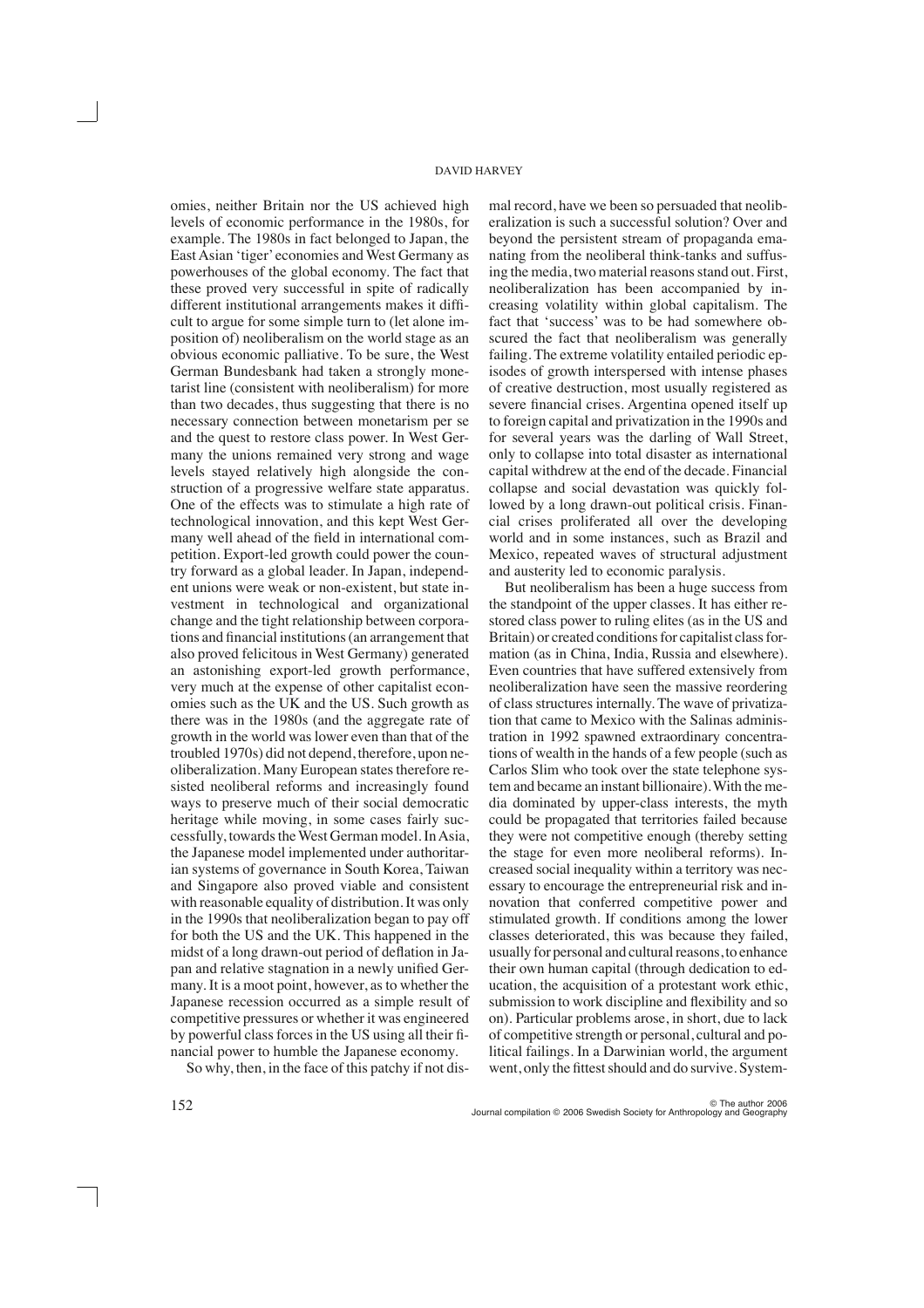ic problems were masked under a blizzard of ideological pronouncements and under a plethora of localized crises.

If the main achievements of neoliberalism have been redistributive rather than generative, then ways had to be found to transfer assets and redistribute wealth and income either from the mass of the population towards the upper classes or from vulnerable to richer countries. I have elsewhere provided an account of these mechanisms under the rubric of 'accumulation by dispossession (Harvey, 2003, ch. 4).' By this I mean the continuation and proliferation of accumulation practices that Marx had treated as 'primitive' or 'original' during the rise of capitalism. These include the commodification and privatization of land and the forceful expulsion of peasant populations (as in Mexico and India in recent times); conversion of various forms of property rights (e.g. common, collective, state) into exclusive private property rights; suppression of rights to the commons; commodification of labour power and the suppression of alternative (indigenous) forms of production and consumption; colonial, neocolonial and imperial processes of appropriation of assets (including natural resources); monetization of exchange and taxation, particularly of land; the slavetrade (which continues particularly in the sex industry); and usury, the national debt and, most devastating of all, the use of the credit system as radical means of primitive accumulation. The state, with its monopoly of violence and definitions of legality, plays a crucial role both in backing and promoting these processes, and in many instances has resorted to violence. To this list of mechanisms we may now add a raft of additional techniques, such as the extraction of rents from patents and intellectual property rights and the diminution or erasure of various forms of common property rights (such as state pensions, paid vacations, access to education and health care) won through a generation or more of social democratic class struggle. The proposal to privatize all state pension rights (pioneered in Chile under the dictatorship) is, for example, one of the cherished objectives of neoliberals in the US.

While in the cases of China and Russia, it might be reasonable to refer to recent events in 'primitive' and 'original' terms, the practices that restored class power to capitalist elites in the US and elsewhere are best described as an ongoing process of accumulation by dispossession that rose rapidly to prominence under neoliberalism. I isolate four main elements.

# *1 Privatization*

The corporatization, commodification and privatization of hitherto public assets has been a signal feature of the neoliberal project. Its primary aim has been to open up new fields for capital accumulation in domains hitherto regarded off-limits to the calculus of profitability. Public utilities of all kinds (water, telecommunications, transportation), social welfare provision (social housing, education, health care, pensions), public institutions (such as universities, research laboratories, prisons) and even warfare (as illustrated by the 'army' of private contractors operating alongside the armed forces in Iraq) have all been privatized to some degree throughout the capitalist world. The intellectual property rights established through the so-called TRIPS agreement within the WTO defines genetic materials, seed plasmas, and all manner of other products, as private property. Rents for use can then be extracted from populations whose practices had played a crucial role in the development of these genetic materials. Biopiracy is rampant and the pillaging of the world's stockpile of genetic resources is well under way to the benefit of a few large pharmaceutical companies. The escalating depletion of the global environmental commons (land, air, water) and proliferating habitat degradations that preclude anything but capital-intensive modes of agricultural production have likewise resulted from the wholesale commodification of nature in all its forms. The commodification (through tourism) of cultural forms, histories and intellectual creativity entails wholesale dispossessions (the music industry is notorious for the appropriation and exploitation of grass-roots culture and creativity). As in the past, the power of the state is frequently used to force such processes through, even against popular will. The rolling back of regulatory frameworks designed to protect labour and the environment from degradation has entailed the loss of rights. The reversion of common property rights won through years of hard class struggle (the right to a state pension, to welfare, to national health care) into the private domain has been one of the most egregious of all policies of dispossession pursued in the name of neoliberal orthodoxy. All of these processes amount to the transfer of assets from the public and popular realms to the private and class-privileged domains. Privatization, Arundhati Roy argues with respect to the Indian case, entails 'the transfer of productive public assets from the state to private companies. Productive assets include natural re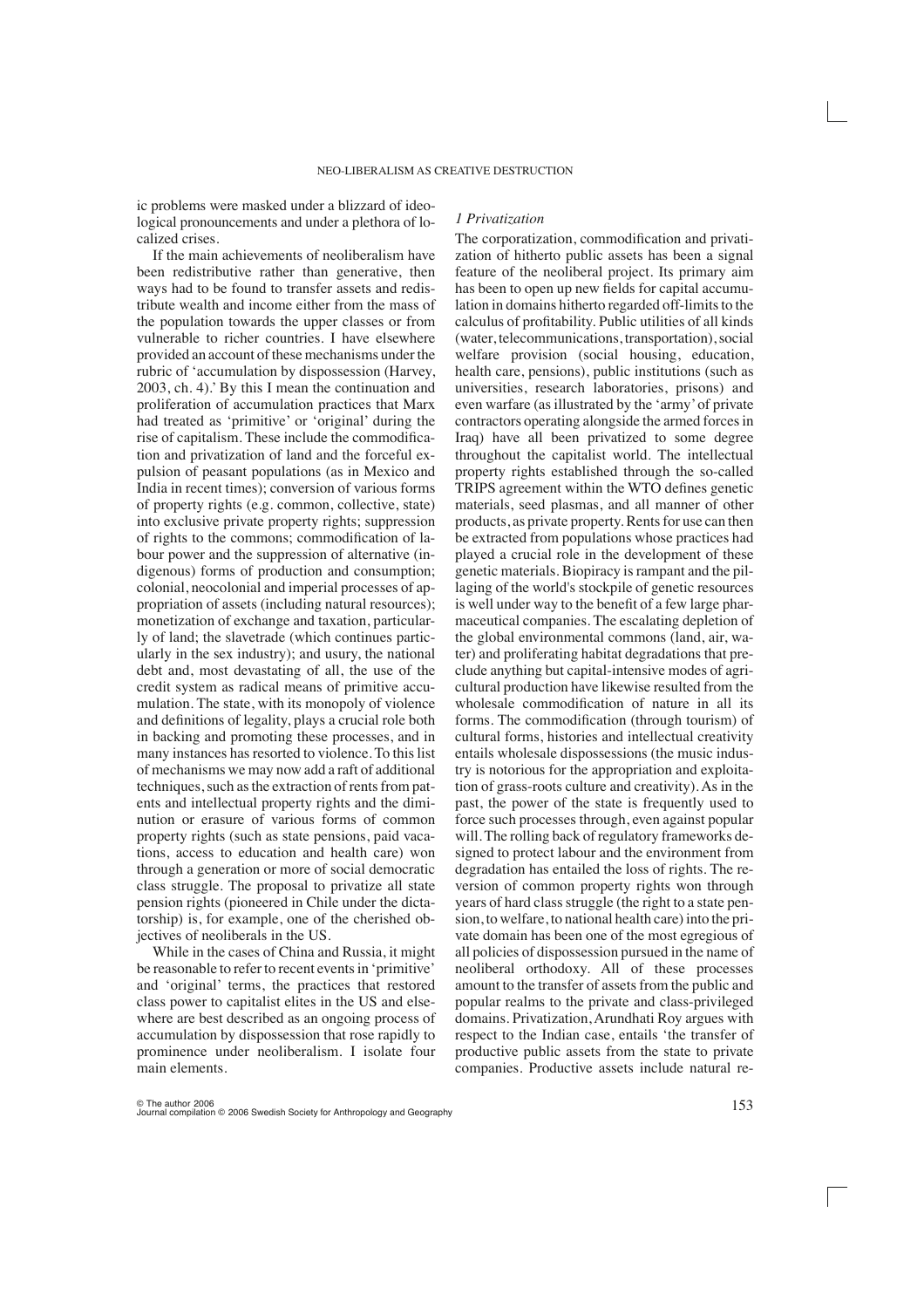sources. Earth, forest, water, air. These are the assets that the state holds in trust for the people it represents…. To snatch these away and sell them as stock to private companies is a process of barbaric dispossession on a scale that has no parallel in history (Roy, 2001).'

## *2 Financialization*

The strong wave of financialization that set in after 1980 has been marked by its speculative and predatory style. The total daily turnover of financial transactions in international markets which stood at \$2.3 billion in 1983 had risen to \$130 billion by 2001. This \$40 trillion annual turnover in 2001 compares to the estimated \$800 billion that would be required to support international trade and productive investment flows (Dicken, ch. 13). Deregulation allowed the financial system to become one of the main centres of redistributive activity through speculation, predation, fraud and thievery. Stock promotions, ponzi schemes, structured asset destruction through inflation, asset stripping through mergers and acquisitions, the promotion of levels of debt incumbency that reduced whole populations, even in the advanced capitalist countries, to debt peonage, to say nothing of corporate fraud, dispossession of assets (the raiding of pension funds and their decimation by stock and corporate collapses) by credit and stock manipulations – all of these became central features of the capitalist financial system. The emphasis on stock values that arose out of bringing together the interests of owners and managers of capital through the remuneration of the latter in stock options led, as we now know, to manipulations in the market that brought immense wealth to a few at the expense of the many. The spectacular collapse of Enron was emblematic of a general process that dispossessed many of their livelihoods and their pension rights. Beyond this, we also have to look at the speculative raiding carried out by hedge funds and other major institutions of finance capital, since these formed the real cutting edge of accumulation by dispossession on the global stage, even as they supposedly conferred the positive benefit for the capitalist class of 'spreading risks.'

# *3 The management and manipulation of crises*

Beyond the speculative and often fraudulent froth that characterizes much of neoliberal financial manipulation, there lies a deeper process that entails the springing of 'the debt trap' as a primary means

of accumulation by dispossession. Crisis creation, management and manipulation on the world stage has evolved into the fine art of deliberative redistribution of wealth from poor countries to the rich. By suddenly raising interest rates in 1979, Volcker raised the proportion of foreign earnings that borrowing countries had to put to debt-interest payments. Forced into bankruptcy, countriessuch as Mexico had to agree to structural adjustment. While proclaiming its role as a noble leader organizing 'bail-outs' to keep global capital accumulation stable and on track, the US could also open up the way to pillage the Mexican economy through deployment of its superior financial power under conditions of local crisis. This was what the US Treasury/Wall Street/IMF complex became expert at doing everywhere. Greenspan at the Federal Reserve deployed the same Volcker tactic several times in the 1990s. Debt crises in individual countries, uncommon during the 1960s, became very frequent during the 1980s and 1990s. Hardly any developing country remained untouched and in some cases, as in Latin America, such crises were frequent enough to be considered endemic. These debt crises were orchestrated, managed and controlled both to rationalize the system and to redistribute assets during the 1980s and 1990s. Wade and Veneroso (1998, pp. 3–23) capture the essence of this when they write of the Asian crisis (provoked initially by the operation of US-based hedge funds) of 1997–1998:

Financial crises have always caused transfers of ownership and power to those who keep their own assets intact and who are in a position to create credit, and the Asian crisis is no exception…there is no doubt that Western and Japanese corporations are the big winners…The combination of massive devaluations, IMF-pushed financial liberalization, and IMF facilitated recovery may even precipitate the biggest peacetime transfer of assets from domestic to foreign owners in the past fifty years anywhere in the world, dwarfing the transfers from domestic to US owners in Latin America in the 1980s or in Mexico after 1994. One recalls the statement attributed to Andrew Mellon: 'In a depression assets return to their rightful owners.'

The analogy with the deliberate creation of unemployment to produce a pool of low-wage surplus labour convenient for further accumulation is exact.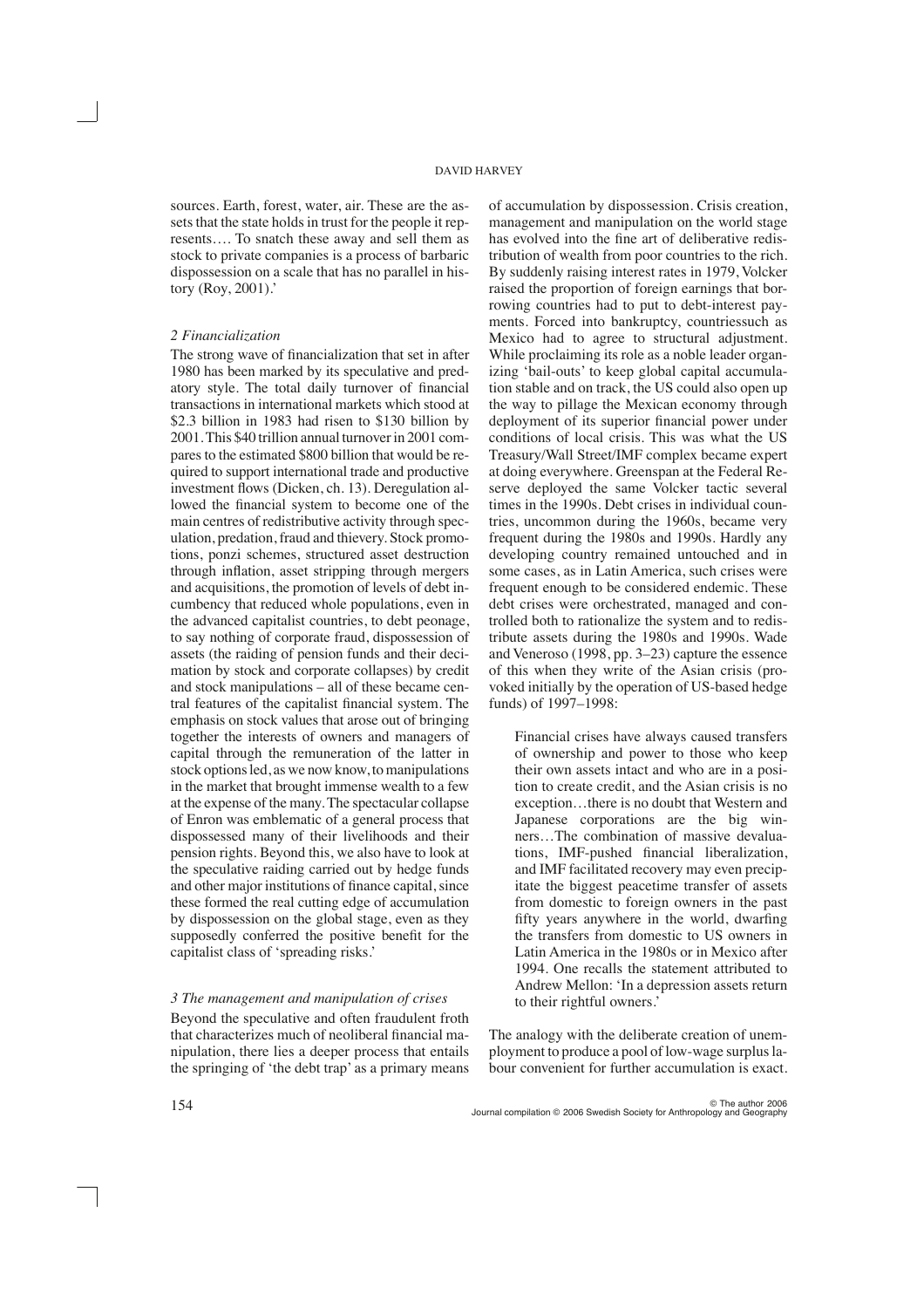Valuable assets fall out of use and lose their value. They lie fallow and dormant until capitalists possessed of liquidity choose to seize upon them and breathe new life into them. The danger, however, is that crises might spin out of control and become generalized, or that revolts will arise against the system that creates them. One of the prime functions of state interventions and of international institutions is to orchestrate crises and devaluations in ways that permit accumulation by dispossession to occur without sparking a general collapse or popular revolt. The structural adjustment programme administered by the Wall Street/Treasury/ IMF complex takes care of the first while it is the job of the comprador neoliberal state apparatus (backed by military assistance from the imperial powers) in the country that has been raided to ensure that the second event does not occur. However, the signs of popular revolt soon began to emerge, first with the Zapatista uprising in Mexico in 1994, and later in the generalized discontent which emerged with the anti-globalization movement that cut its teeth in the revolt at Seattle.

# *4 State redistributions*

The state, once transformed into a neoliberal set of institutions, becomes a prime agent of redistributive policies, reversing the flow from the upper to the lower classes that had occurred during the era of social democratic hegemony. It does this in the first instance through pursuit of privatization schemes and cut-backs in those state expenditures that support the social wage. Even when privatization appears as beneficial to the lower classes, the long-term effects can be negative. At first blush, for example, Thatcher's programme for the privatization of social housing in Britain appeared as a gift to the lower classes which could now convert from rental to ownership at a relatively low cost, gain control over a valuable asset and augment their wealth. But once the transfer was accomplished, housing speculation took over, particularly in prime central locations, eventually bribing or forcing low-income populations out to the periphery in cities such as London, and turning erstwhile working-class housing estates into centres of intense gentrification. The loss of affordable housing in central areas produced homelessness for many and extraordinarily long commutes for those who did have low-paying service jobs. The privatization of the ejidos in Mexico, which became a central component of the neoliberal programme set up during

the 1990s, has had analogous effects upon the prospects for the Mexican peasantry, forcing many rural dwellers off the land into the cities in search of employment. The Chinese state has followed through a whole series of draconian steps in which assets have been conferred on a small elite to the detriment of the mass of the population.

The neoliberal state also seeks redistributions through a variety of other means such as revisions in the tax code to benefit returns on investment rather than incomes and wages, promotion of regressive elements in the tax code (such as sales taxes), displacement of state expenditures and free access to all by user fees (e.g. on higher education), and the provision of a vast array of subsidies and tax breaks to corporations. The corporate welfare programmes that now exist in the US at federal, state and local levels amount to a vast redirection of public moneys for corporate benefit (directly, as in the case of subsidies to agribusiness, and indirectly, as in the case of the military-industrial sector), in much the same way that the mortgage interest rate tax deduction operates in the US as a massive subsidy to upper-income home owners and the construction industry. The rise of surveillance and policing and, in the case of the US, incarceration of recalcitrant elements in the population indicate a more sinister role of intense social control. In the developing countries, where opposition to neoliberalism and accumulation by dispossession can be stronger, the role of the neoliberal state quickly assumes that of active repression even to the point of low-level warfare against oppositional movements (many of which can now conveniently be designated as 'terrorist' so as to garner US military assistance and support), such as the Zapatistas in Mexico or the landless peasant movement in Brazil.

In effect, reports Roy, 'India's rural economy, which supports seven hundred million people, is being garroted. Farmers who produce too much are in distress, farmers who produce too little are in distress, and landless agricultural laborers are out of work as big estates and farms lay off their workers. They're all flocking to the cities in search of employment (Roy, 2001).' In China it is estimated that at least half a billion people will have to be absorbed by urbanization over the next ten years if rural mayhem and revolt is to be avoided. What they will do in the cities remains unclear, though, as we have seen, the vast physical infrastructural plans now in the works will go some way to absorbing the labour surpluses released by primitive accumulation.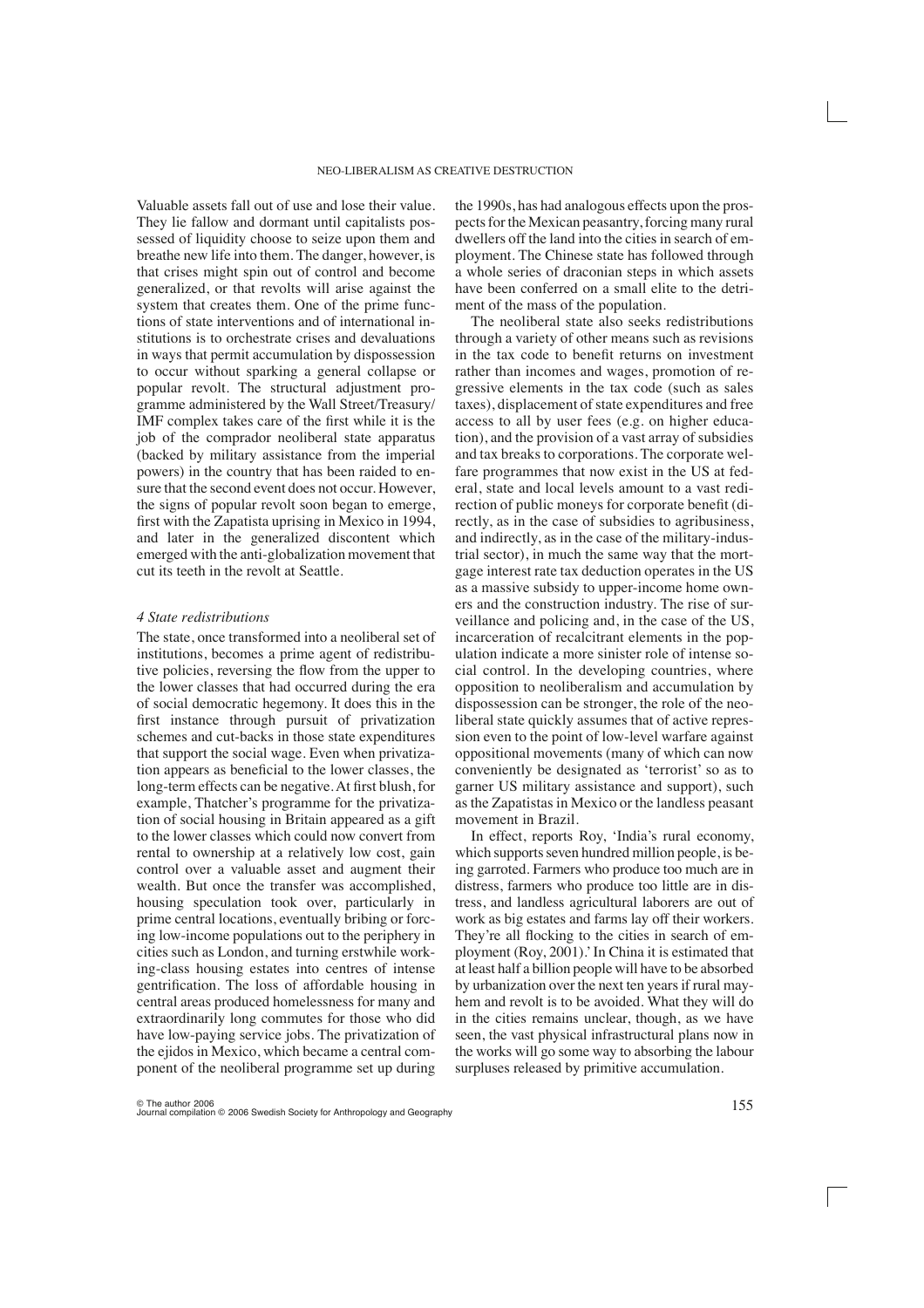The redistributive tactics of neoliberalism are wide-ranging, sophisticated, frequently masked by ideological gambits but devastating for the dignity and social well-being of vulnerable populations and territories. The wave of creative destruction which neoliberalization has visited across the whole landscape of capitalism is unparalleled in the history of capitalism. Understandably, it has spawned resistance and a search for viable alternatives.

# **Alternatives**

Neoliberalism has spawned a swathe of oppositional movements both within and outside of its compass. Many of these movements are radically different from the worker-based movements that dominated before 1980. I say 'many' but not 'all'. Traditional worker-based movements are by no means dead even in the advanced capitalist countries where they have been much weakened by the neoliberal onslaught upon their power. In South Korea and South Africa vigorous labour movements arose during the 1980s, and in much of Latin America working-class parties are flourishing if not in power. In Indonesia a putative labour movement of great potential importance is struggling to be heard. The potentiality for labour unrest in China is immense though quite unpredictable. In addition, it is not clear either that the mass of the working class in the US, which has over this last generation voted consistently against its own material interests for reasons of cultural nationalism, religion and opposition to multiple social movements, will forever stay locked into such a politics by the machinations of Republicans and Democrats alike. Given the volatility, there is no reason to rule out the resurgence of worker-based politics with a strongly anti-neoliberal agenda in future years.

However, struggles against accumulation by dispossession are fomenting quite different lines of social and political conflict. Partly because of the distinctive conditions that give rise to such movements, their political orientation and modes of organization depart markedly from those typical of social democratic politics. The Zapatista rebellion, for example, did not seek to take over state power or accomplish a political revolution. It sought instead a more inclusionary politics to work through the whole of civil society in a more open and fluid search for alternatives that would look to the specific needs of the different social groups and allow them to improve their lot. Organizationally, it tended to avoid avant-gardism and refused to take the form of a political party. It preferred instead to remain a social movement within the state, attempting to form a political power bloc in which indigenous cultures would be central rather than peripheral. It sought thereby to accomplish something akin to a passive revolution within the territorial logic of state power

The effect of all these movements has been to shift the terrain of political organization away from traditional political parties and labour organizing into a less focused political dynamic of social action across the whole spectrum of civil society. But what it lost in focus it gained in terms of relevance. It drew its strengths from embeddedness in the nitty-gritty of daily life and struggle, but in so doing often found it hard to extract itself from the local and the particular to understand the macro-politics of what neoliberal accumulation by dispossession was and is all about. The variety of such struggles was and is simply stunning. It is hard to even imagine connections between them. They were and are all part of a volatile mix of protest movements that swept the world and increasingly grabbed the headlines during and after the 1980s (Wignaraja, 1993; Brecher *et al*., 2000; Gills, 2001, Bello, 2002; Mertes, 2004). These movements and revolts were sometimes crushed with ferocious violence, for the most part by state powers acting in the name of 'order and stability'. Elsewhere they produced interethnic violence and civil wars as accumulation by dispossession produced intense social and political rivalries in a world dominated by divide-and-rule tactics on the part of capitalist forces. Client states, supported militarily or in some instances with special forces trained by the major military apparatuses (led by the US with Britain and France playing a minor role), took the lead in a system of repressions and liquidations to ruthlessly check activist movements challenging accumulation by dispossession.

The movements themselves have produced a plethora of ideas regarding alternatives. Some seek to de-link wholly or partially from the overwhelming powers of neoliberalism and neoconservatism. Others seek global social and environmental justice by reform or dissolution of powerful institutions such as the IMF, the WTO and the World Bank. Still others emphasize the theme of 'reclaiming the commons', thereby signalling deep continuities with struggles of long ago as well as with struggles waged throughout the bitter history of colonialism and imperialism. Some envisage a multitude in motion, or a movement within global civil society, to confront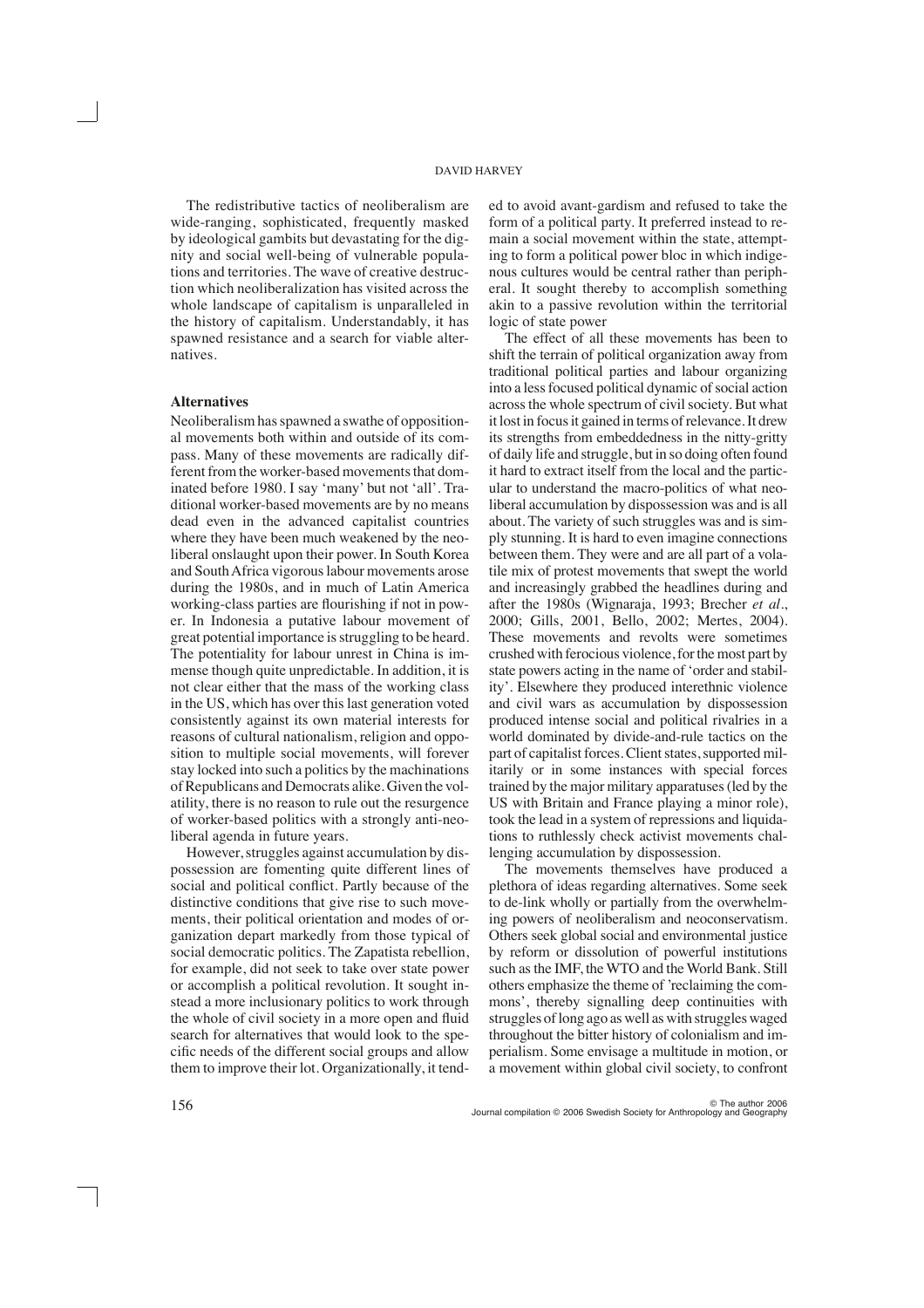the dispersed and decentred powers of the neoliberal order, while others more modestly look to local experiments with new production and consumption systems animated by completely different kinds of social relations and ecological practices. There are also those who put their faith in more conventional political party structures with the aim of gaining state power as one step towards global reform of the economic order. Many of these diverse currents now come together at the World Social Forum in an attempt to define their commonalities and to build an organizational power capable of confronting the many variants of neoliberalism and of neoconservatism. There is much here to admire and to inspire.

But what types of conclusions may be derived from an analysis of the sort here constructed? To begin with the whole history of the social democratic compromise and the subsequent turn to neoliberalism indicates the crucial role played by class struggle in either checking or restoring class power. Although it has been effectively disguised, we have lived through a whole generation of sophisticated class struggle on the part of the upper strata in society to restore or, as in China and Russia, to construct, an overwhelming class power. All of this occurred in decades when many progressives were theoretically persuaded that class was a meaningless category and when those institutions from which class struggle had hitherto been waged on behalf of the working classes were under fierce assault. The first lesson we must learn, therefore, is that if it looks like class struggle and acts like class struggle then we have to name it for what it is. The mass of the population has either to resign itself to the historical and geographical trajectory defined by this overwhelming class power or respond to it in class terms.

To put it this way is not to wax nostalgic for some lost golden age when the proletariat was in motion. Nor does it necessarily mean (if it ever should have) that there is some simple conception of the proletariat to which we can appeal as the primary (let alone exclusive) agent of historical transformation. There is no proletarian field of utopian Marxian fantasy to which we can retire. To point to the necessity and inevitability of class struggle is not to say that the way class is constituted is determined or even determinable in advance. Class movements make themselves, though not under conditions of their own choosing, and analysis shows that those conditions are currently bifurcated into movements around expanded reproduction in which the exploitation of wage labour and conditions defining the social wage are the central issues and movements

around accumulation by dispossession in which everything from classic forms of primitive accumulation through practices destructive of cultures, histories and environments to the depredations wrought by the contemporary forms of finance capital are the focus of resistance. Finding the organic link between these different class movements is an urgent theoretical and practical task, but analysis also shows that this has to occur in an historical-geographical trajectory of capital accumulation that is based in increasing connectivity across space and time but marked by deepening uneven geographical developments. This unevenness must be understood as something actively produced and sustained by processes of capital accumulation, no matter how important the signs may be of residuals of past configurations set up in the cultural landscape and the social world.

But analysis also points up exploitable contradictions within the neoliberal agenda. The gap between rhetoric (for the benefit of all) and realization (for the benefit of a small ruling class) increases over space and time and the social movements have done much to focus on that gap. The idea that the market is about competition and fairness is increasingly negated by the facts of extraordinary monopolization, centralization and internationalization of corporate and financial power. The startling increase in class and regional inequalities both within states (such as China, Russia, India, Mexico and Southern Africa) as well as internationally poses a serious political problem that can no longer be swept under the rug as something 'transitional' on the way to a perfected neoliberal world. The neoliberal emphasis upon individual rights and the increasingly authoritarian use of state power to sustain the system become a flashpoint of contentiousness. The more neoliberalism is recognized as a failed if not disingenuous utopian project masking a successful attempt at the restoration of class power, the more it lays the basis for a resurgence of mass movements voicing egalitarian political demands, seeking economic justice, fair trade and greater economic security and democratization.

But it is the profoundly anti-democratic nature of neoliberalism that should surely be the main focus of political struggle. Institutions with enormous power, such as the Federal Reserve, are outside of any democratic control. Internationally the lack of elementary accountability let alone democratic control over institutions such as the IMF, the WTO and the World Bank, to say nothing of the overwhelming private power of financial institutions, makes a mockery of